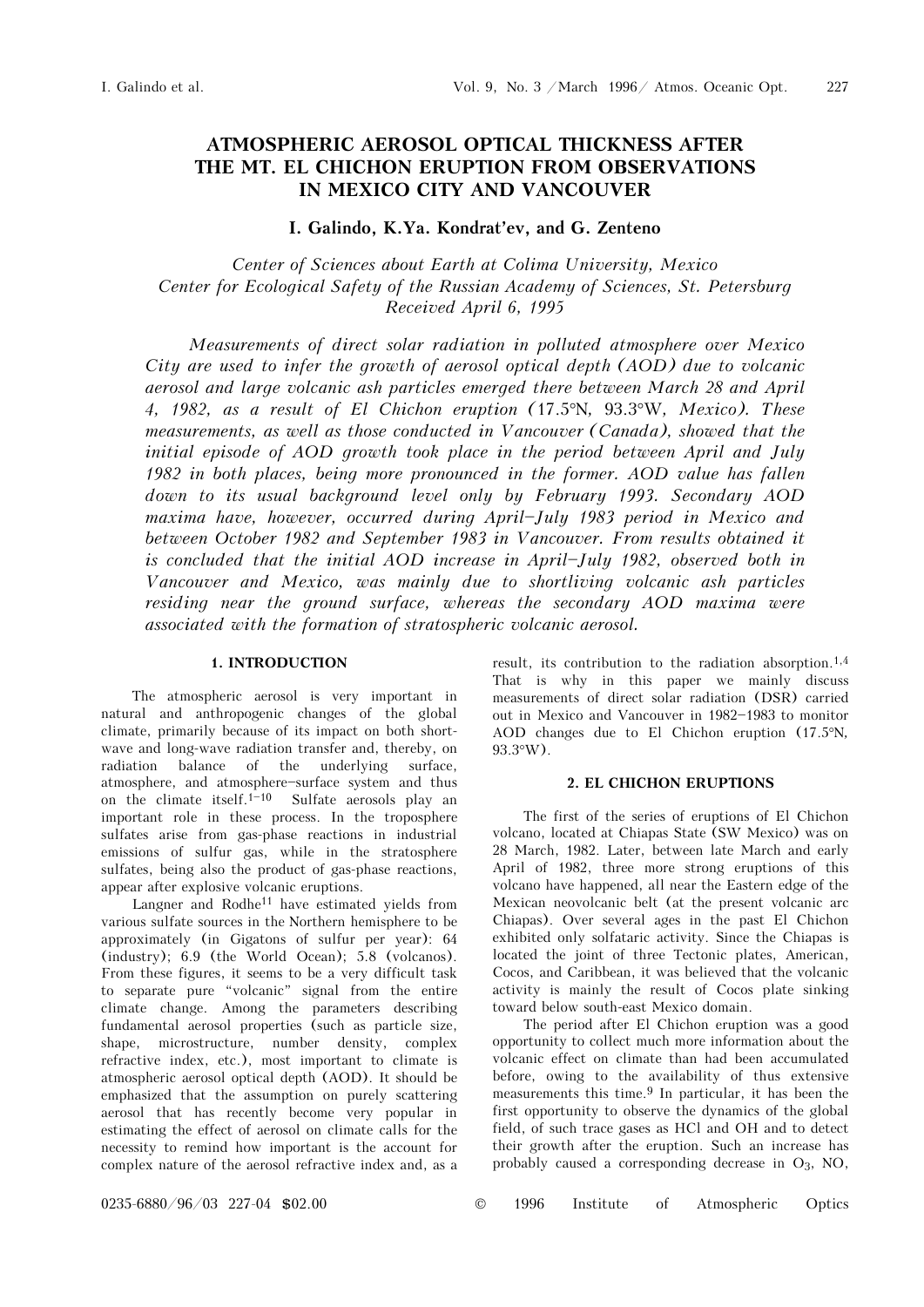and  $NO<sub>2</sub>$  content. Dispersion of the sulfur gas releases has first been tracked from satellite observations, while the combination of remote sensing data and data of *in situ* measurements enabled detailed analysis of gas-phase reactions of  $SO_2$  transformation into sulfuric acid drops.

The observations analyzed show that there are at least three reasons for the unusual scale of the eruptive aerosol cloud: 1) high sulfur concentration in volcanic releases, 2) latitude of volcano, and 3) season of the eruption. The eruption can be classified as moderately powerful. After the final accident on April 4 the released gaseous species were transported up to the altitudes above 25 km, while the amount of released sulfur gas evidently exceeded the maximum observed over the last  $100$  years,  $9$  namely 3.3 Mt as measured by TOMS spaceborne spectrometer.

The initial product of the first eruption were tefra particles, mixed with crystalline components and it was accompanied by strong emissions of alkaline silicon species (relative to abundant pyroclastic substance after the second and the third eruptions). Initially the tefra consisted mainly of juvenile species and litoid fractions. First eruptions emitted large amount of ash, moderate amount of pumice, and small amounts of litoid. During the first period, till April 2, a large amount of lightgrey ash was emitted, that covered vast territory northeast of the volcano. The ash layer depth was 0.5 m 15 km away from the volcano, decreasing to 0.2 m at 75 km distance. In the Vilia-Ermosa city (the state of Tabasco), the layer was about 0.1 m thick.

The second phase consisted of two powerful eruptions (April 3 at 19:00 LT and April 4 at 05:36 LT), that were accompanied by releases of light brown ash, composed mostly of tefra, whose bulk progressed east of the volcano. By April 4 the rate of ash deposition reached  $0.33 \text{ g m}^{-2} \text{ s}^{-1}$  near Teapa, where this had the effect of twilight with visibility less than 5 m. By 12:30 LT the ash deposition diminished to  $0.05$  g m<sup>-2</sup> s<sup>-1</sup>. These days the volcano valleys were filled with pyroclastic streams of hot ash and big pumice stones. The thickness of tefra layer, as measured on April 5 near Palenku (125 km east of the volcano), was over 0.4 m.

Chemical analysis of 30 tefra samples, gathered at different locations on April 3 to April 7, has shown that:

1) between March 28 and April 2 there occurred emissions of light-grey substance reach in silicon, which later was covered with tefra of high litic content;

2) found was tefra reach in iron, magnesium, and calcium oxides.

According to Matson and Robock estimates,12 the stratospheric eruptive cloud from El Chichon eruption was the most powerful one over past century, and the consequence for the near-ground layer was over 5°C drop of local air temperature, which then expected to drop by  $0.5^{\circ}$ C during 1984-1985.

The unique, integrated ground-based, balloon-borne, airborne, and satellite data acquired after the El Chichon eruption has provided an important verification for the model of gas-phase transformation of eruptive sulfuric gas to stratospheric sulfuric-acid aerosol, as well as for numerical simulation of transport, gravitational sedimentation of volcanic aerosol and its effect on the radiation regime and climate.

The eruptive cloud had made its first complete revolution around the Earth during 21 days at mean velocity of 22 m/s (Ref. 12). From data of lidar sensing at Hawaiian Islands, over which the thickest part of the cloud has passed on April 9, the relative (with respect to Rayleigh scattering) backscattering coefficient exceeded 200, the value never observed before, with the most intense backscattering occurred at 26 km altitude. The structure of the eruptive cloud had vertical stratification. Two months after the eruption a relatively uniform global distribution of volcanic aerosol established at 20 km, at the altitude of minimum aerosol concentration. The availability of simultaneous AOD measurements at such distant sites as Mexico and Vancouver has enabled an analysis of the volcanic aerosol evolution.

#### **3. AEROSOL OPTICAL DEPTH (AOD) DETERMINATION**

We calculate AOD, a characteristic of direct solar radiation attenuation by the aerosol in the entire atmosphere layer, using the following formula $14-16$ 

$$
\tau_{\rm a} = 1 / \{m' \ln[I / (T_0 T_{\rm r} - a_{\rm w}) I_0] \},\tag{1}
$$

where  $\tau$  is AOD, *m'* is the air mass corrected for the observed atmospheric pressure, *I* is the direct solar radiance  $(mJ·m<sup>-2</sup> h<sup>-1</sup>)$ ,  $T_0(T_r)$  is the transmission allowing for the ozone absorption (Rayleigh scattering),  $a_w$  is the relative absorption by the water vapor,  $I_0$  is the extraterrestrial solar irradiance.

Atmospheric mass is calculated, after Kasten,17 as

$$
m = 1/[\cos\theta + 0.15(93.885 - \theta)^{-1.253}], \tag{2}
$$

where θ is solar zenith angle in degrees. Value of *m*′ is

$$
m' = mp / 101.3,
$$
\n<sup>(3)</sup>

where  $p$  is the atmospheric pressure in  $kPa$ . According to Ref. 18 the transmission due to absorption by ozone is given by

$$
T_0 = 1.0 - a_{\rm vis} - a_{\rm uv},\tag{4}
$$

$$
a_{\rm vis} = 0.002118x/(1.0 + 0.0042x + 0.00000323x^2), (5)
$$

$$
a_{uv} = 0.1082x / (1.0 + 13.86x)^{0.805} ++ 0.00658x / [1.0 + (10.36x)^3].
$$
 (6)

The ozone column density is assumed to be 3.5 mm (Ref. 19). Thus,

$$
x = 3.5 \ m'. \tag{7}
$$

According to Ref. 18, the relative absorption by water vapor is

$$
a_{\rm w} = 2.9w' / [(1.0 + 141.5w')^{0.635} + 5.925w'],
$$
 (8)

where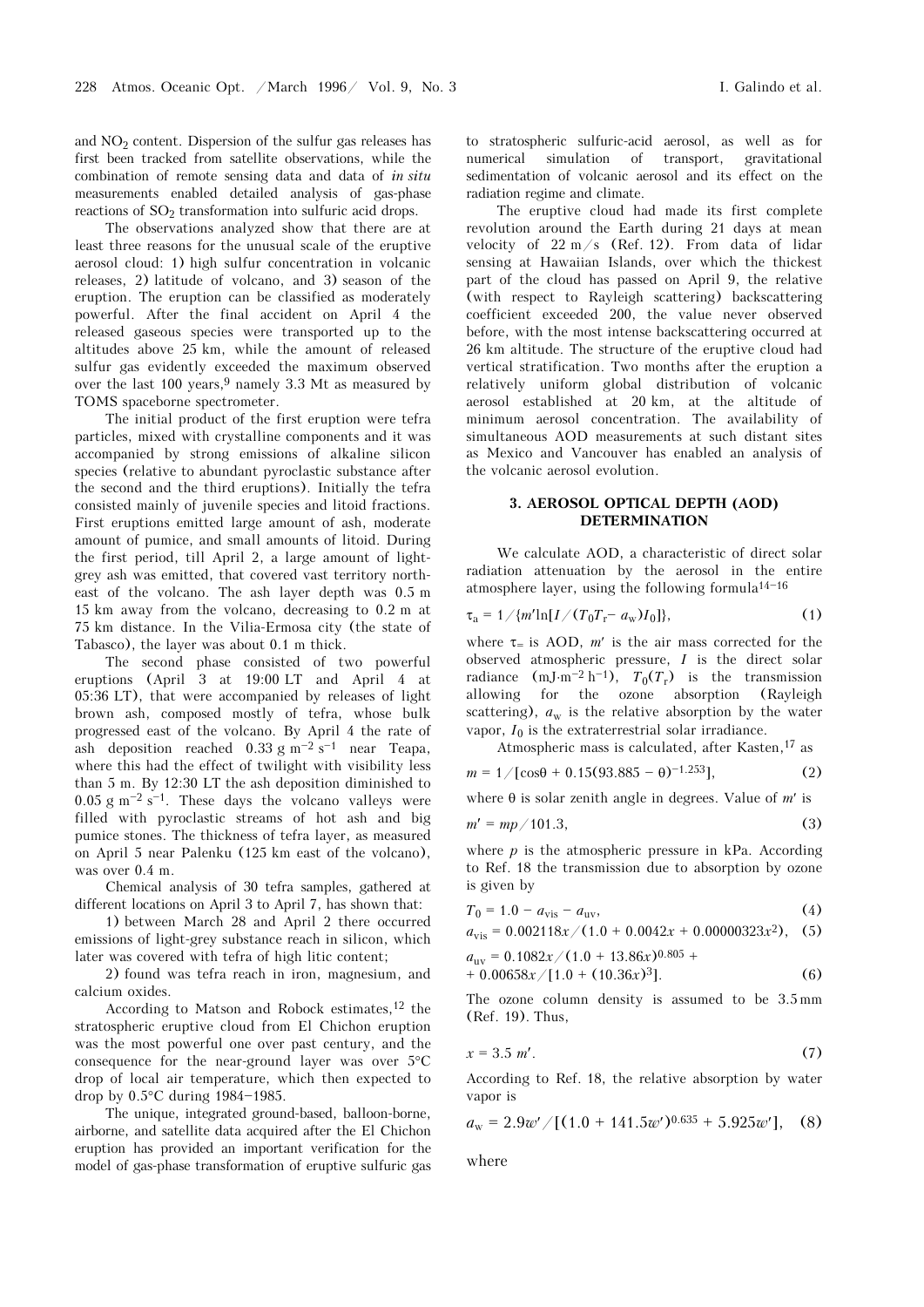$$
w' = mn(p/1013.25)^{0.75} \t\t(9)
$$

According to Ref. 20, the water vapor column density

$$
w = 0.1 \exp(2.2572 + 0.05454 T_{d}), \qquad (10)
$$

where  $T_d$  is the dew point temperature determined by the empirical relation21

$$
T_{\rm d} = 1.0 / [T - \log(RH - 2.0) / 2352.6], \tag{11}
$$

where *T* is the air temperature, *RH* is the relative humidity in per cent.

Since the atmospheric pressure changes only a little during a year, the following approximations apply

$$
a_{\rm vis} = 0.002\ 0279x + 0.000\ 23211,\tag{12}
$$

$$
a_{\rm uv} = 0.000\ 70438x + 0.014\ 1164.\tag{13}
$$

The water vapor column density can be given by

$$
w = 0.493RH / [T_{\rm d} \exp(26.23 - 5416 / T_{\rm d})]. \tag{14}
$$

Finally, for the transmission due to Rayleigh scattering we have<sup>14</sup>

$$
T_{\rm r} = 0.98552 - 0.10345m' + 0.1073m'^2 + 0.00198m'^3 +
$$
  
+ 0.00011m'^4 - 0.000002m'^5. (15)

As to the functional dependence, we have  $\tau = \tau = (I, m, p, T_d)$ . As estimates show, the calculation provide in contrast to the technique from Ref. 16, the accuracy better than 0.74%.

#### **4. DATA OF OBSERVATIONS**

Hourly values of direct solar radiation are from observations between 10:00 and 14:00 LT at actinometry observatory of Mexico National University by means of Linke-Foisner actinometer. These measurements are being carried out there since 1957. Data in Fig. 1 (curve *2*) are five-year average annual behavior of the background AOD prior to El Chichon eruption  $(1977-1981)$  (triangles and circles are minimum and maximum AOD values). The maximum February-March and April-May AOD values are mostly explained by meteorological conditions.12

The  $1982-1983$  increase in AOD (Fig. 1, curve *2*) might be related to two eruptions, namely: 1) Niamarnagira eruption in Zaire (1.25°S, 29.12°E), the most likely source of "mysteriousB volcanic cloud $9$ caused an AOD increase in January-March 1982, and 2) a few eruptions of El Chichon volcano during March 28 to April 4, 1982, whose consequence was AOD increase throughout the Northern hemisphere. AOD peaked in April-July 1982 and then gradually decreased to the minimum values by February 1982.



*FIG. 1. Change in aerosol optical depth as inferred from observations in Mexico City during 1982– 1983 (curve 1) and monthly mean AOD averaged over five years preceding El Chichon eruption (curve 2).* 

From observations by Hay and Darby,  $16$  a substantial growth of AOD due to the eruption in Vancouver (Fig. 2) started in April 1982, peaked by May-June, and then decreased till September; again AOD increased to May 1983 and fell off down to background level only by the end of 1983.



*FIG. 2. Change in the aerosol optical depth from observations in Vancouver (curve 1) and monthly mean AOD averaged over five years preceding El Chichon eruption (curve 2), after Ref. 16.* 

As is seen from the above data, both in Mexico and Vancouver there was rapid and fairly short-term AOD growth after the eruption which can be attributed to the effect of big particles, mainly of ash and pumice,  $23$  rather than eruptive stratospheric sulfuric-acid aerosol. Secondary maxima, however, have appeared to be dissimilar: that in Vancouver lasted much longer. At both sites, the development of secondary maxima should be related to the effect of stratospheric eruptive aerosol of later formation. This